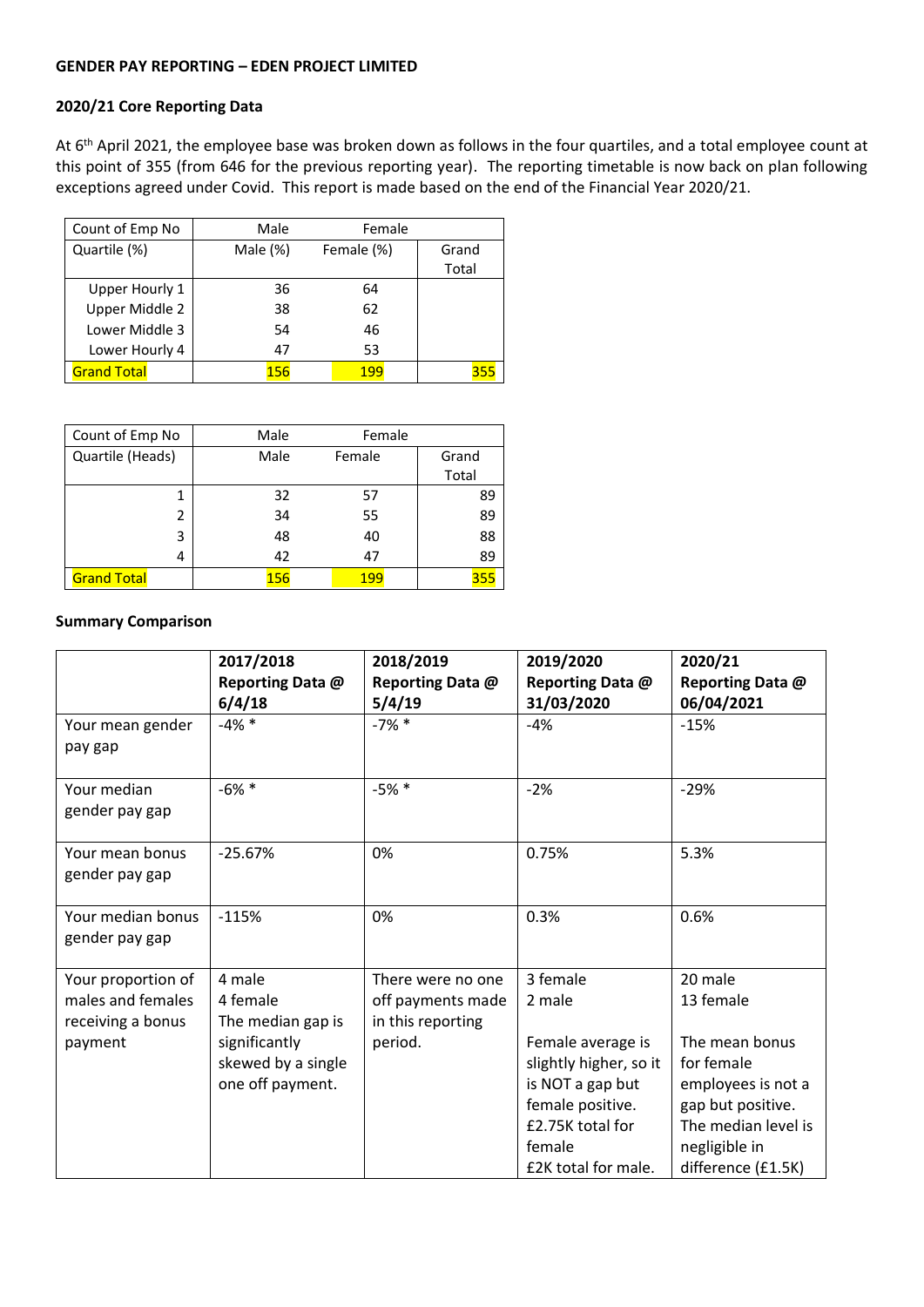# **Definition of Mean and Median for reporting purposes from .GOV**

The mean hourly rate is the average hourly wage across the entire organisation so the mean gender pay gap is a measure of the difference between women's mean hourly wage and men's mean hourly wage.

The median hourly rate is calculated by ranking all employees from the highest paid to the lowest paid, and taking the hourly wage of the person in the middle; so the median gender pay gap is the difference between women's median hourly wage (the middle paid woman) and men's median hourly wage (the middle paid man).

# **\*Narrative Notes**

It should be noted that as Eden Trust is not an employer, all employees in group companies beneath this are reported together at this time as the Trust has responsibility for all employment groups.

# The headline here is that the Mean Gender Pay Gap has fallen -4% to -15%.

This has been a very strange point in time for reporting, having been the year that we completed a major restructure in the organisation through 2020. You will see that in the previous reporting year we noted 646 employees in the relevant reporting period, this would have been increased with where Easter fell in 2019/20, with higher seasonal numbers on payroll at that time, together with a full workforce pre the summer 2020 restructure programme. This meant our point in time for reporting this Gender Pay Review was exceptionally lean. We also need to bear in mind in pay terms that in this reporting year we held the contractual pay costs associated with a restructure (PILON/Holiday etc), that will amplify overall hourly rates because of this; additionally impacted by the holiday accrual buy out that we completed at the end of this financial year to reduce the accrual liability into the current financial year. These are both significant points in terms of the much higher levels and figures we see than in the previous years of reporting.

The move from -4% to -15% reflects the very much higher proportion of female colleagues in the organisation at this point in time, that we had significantly more senior pay women in the upper two quartiles and our pay position for the remaining roles is consistent with little variation in the middle lower and lower pay bands. Significantly our overall male balance is 44% and our female ratio much higher at 56%.

This shows a further strong build and development/retention amongst skilled women in our organisation which has been supported throughout the Eden Talent Programme on all 6 levels that are in place. A programme that we have been able to push ahead with strongly over the past 12 months into delivery. All those on the Talent Programme have dedicated coach/mentors as do the majority of the Senior Enabling Team. Targeted approaches to support, development and skill building are now firmly part of the overall development target for Eden.

As noted previously, there is NO differentiation in salaries for the same job, i.e. male and female Admissions Assistants or Skilled Horticulturalists are paid exactly the same rate, the difference comes into the mean level testing. This was tested further in the restructure process to ensure that we remained compliant for roles of equal pay and value within our job evaluation and benchmarking programme.

### The headline here is that the Median Gender Pay Gap has fallen from -2% to -29%.

This looks like a very significant shift, it is, but it is also because of the significantly higher number of female employees across the upper median bands where there will be higher rates of pay based on the population in that median group. The salaries in terms of equity for Male/Female colleague's remains very consistent and not one sided, it is purely where the median markers falls that makes this look like a step change in reporting. I would strongly suspect with the build back plan that has been underway for 2021/22 that we will see these levels move backwards for the next reports to a more balanced picture in terms of spread across the median groups.

### Bonus

There were a total of 33 bonus payments that were made in this reporting year, based on two key factors. These were on the basis of 20 male and 13 female bonus payments across the items highlighted below.